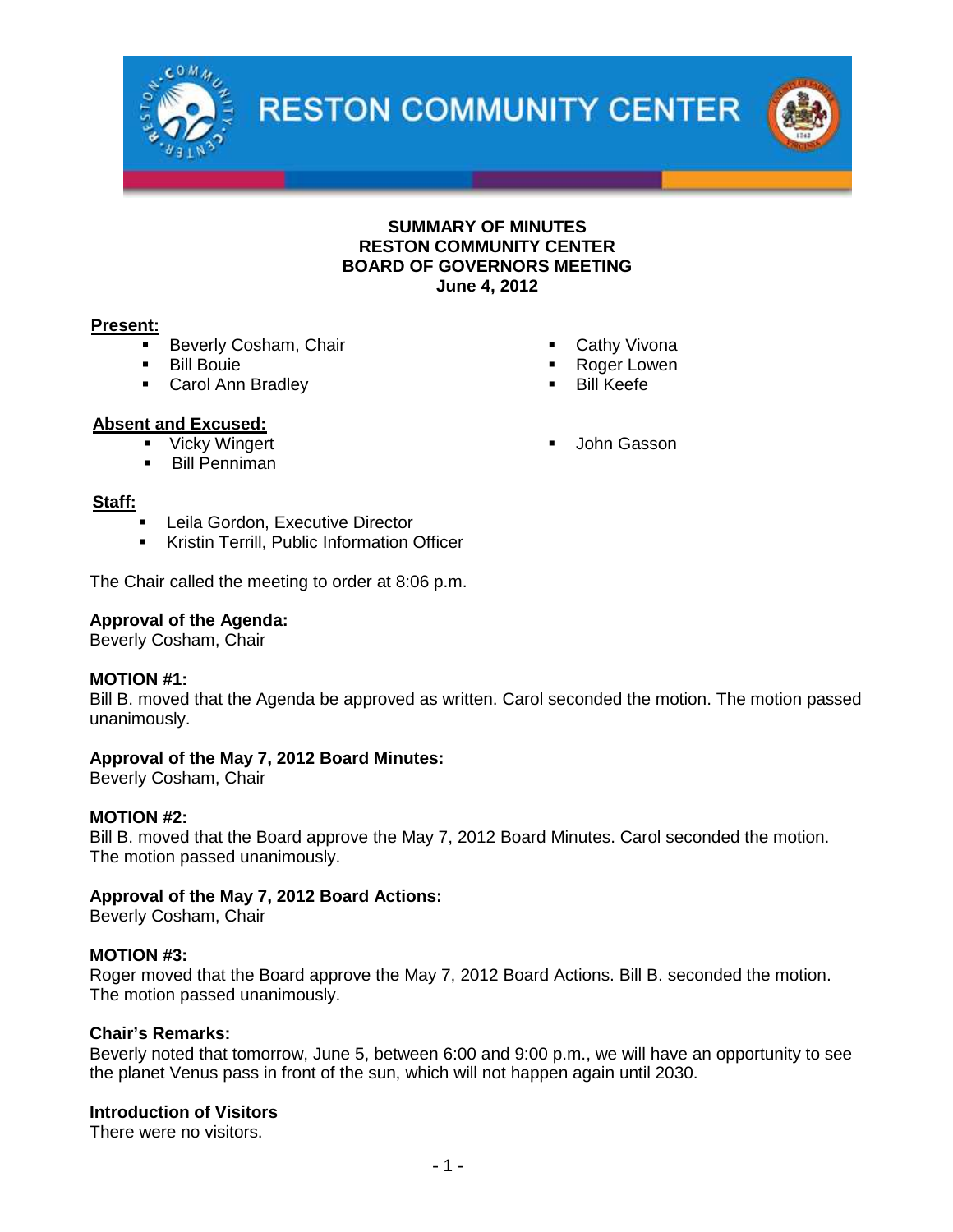# **Introduction of New RCC Merit Staff Team Members:**

Leila introduced the following new RCC merit staff team members:

- Karen Brutsche, 55+ Program Director
- Paul Douglas "PD" Michnewicz, Arts and Events Director
- Susan Zaboji, 55+ Program Assistant

Karen said that this is a career change for her and she is enjoying the active, vibrant community of seniors at RCC. Susan, who was previously with RCC a number of years ago, said she is thrilled to be back. PD said he has seen many institutions during his career and is very impressed with everything he has experienced at RCC so far.

Leila noted that we also have a new Customer Service Representative, Warren Bailey, who was unable to attend this meeting, and a new Fitness and Wellness Director, Amelia Chung. They will be introduced at a later date.

# **Board Member Input on Activities Attended:**

Bill K. has been working with the Reston Master Plan Special Study Task Force. On June 12 they will discuss the County's transportation report that has previously been delayed for a variety of reasons. Reston's village centers will be discussed starting in August or September. He talked with Bill P. about possibly determining and presenting some recommendations for the Board to consider providing to the Task Force regarding RCC's ideas about the village centers. He also attended the *Out of Place* dance program at Lake Anne.

Roger viewed the *Treasures of RCC* art exhibit here at Hunters Woods and was very pleased with the impressive work. He attended the Northern Virginia Fine Arts Festival. He also completed the Reston Sprint Triathlon to benefit Reston Interfaith and came in first in his age group.

Cathy played bridge. She has been in and out of town.

Bill B. attended the Northern Virginia Fine Arts Festival and the opening reception. He has also attended many meetings for Initiative for Public Art-Reston, Park Authority, and the Reston Master Plan Special Study Task Force. He sat in for the Park Authority presenting a Reston Recreation Plan in support of the Silver Line and is happy to report that the plan aligns with RCC's priorities. He also attended a meeting with Leila, Terre Jones, and Joe Ritchey at Wolf Trap to discuss potential partnerships.

Carol attended the AXIS Dance Company performance at the CenterStage, the Northern Virginia Fine Arts Festival opening reception, and RCC's Lifelong Leisure and Resource Fair. She also attended a planning committee meeting for the 2013 Reston Dr. Martin Luther King, Jr. Birthday Celebration. Julian Bond will be this year's speaker and will speak on Sunday afternoon so as not to interfere with the presidential inauguration that Monday. She also participated in a "cutathon" hosted by a Maude's in Herndon. The event included \$40 haircuts and all of the proceeds and tips went to Reston Interfaith. It was a very nice event and people were very generous. About \$5,000 was given to Reston Interfaith.

Beverly attended the AXIS Dance Company performance, Herndon-Reston FISH's FISH Fling, a human services forum at the Fairfax County Government Center, the Northern Virginia Fine Arts Festival and opening reception, and the Fairfax County Partnership Awards ceremony. The Reston Community Orchestra had its final concert, which ended with a new arrangement of Rhapsody in Blue. She also attended an annual meeting for the orchestra. Joe Ritchey invited Leila and Beverly to a showing of a documentary about Keenan Kampa, a Reston resident who trained at the Reston Conservatory Ballet and now is the first American to join the Mariinsky Ballet in Russia. She also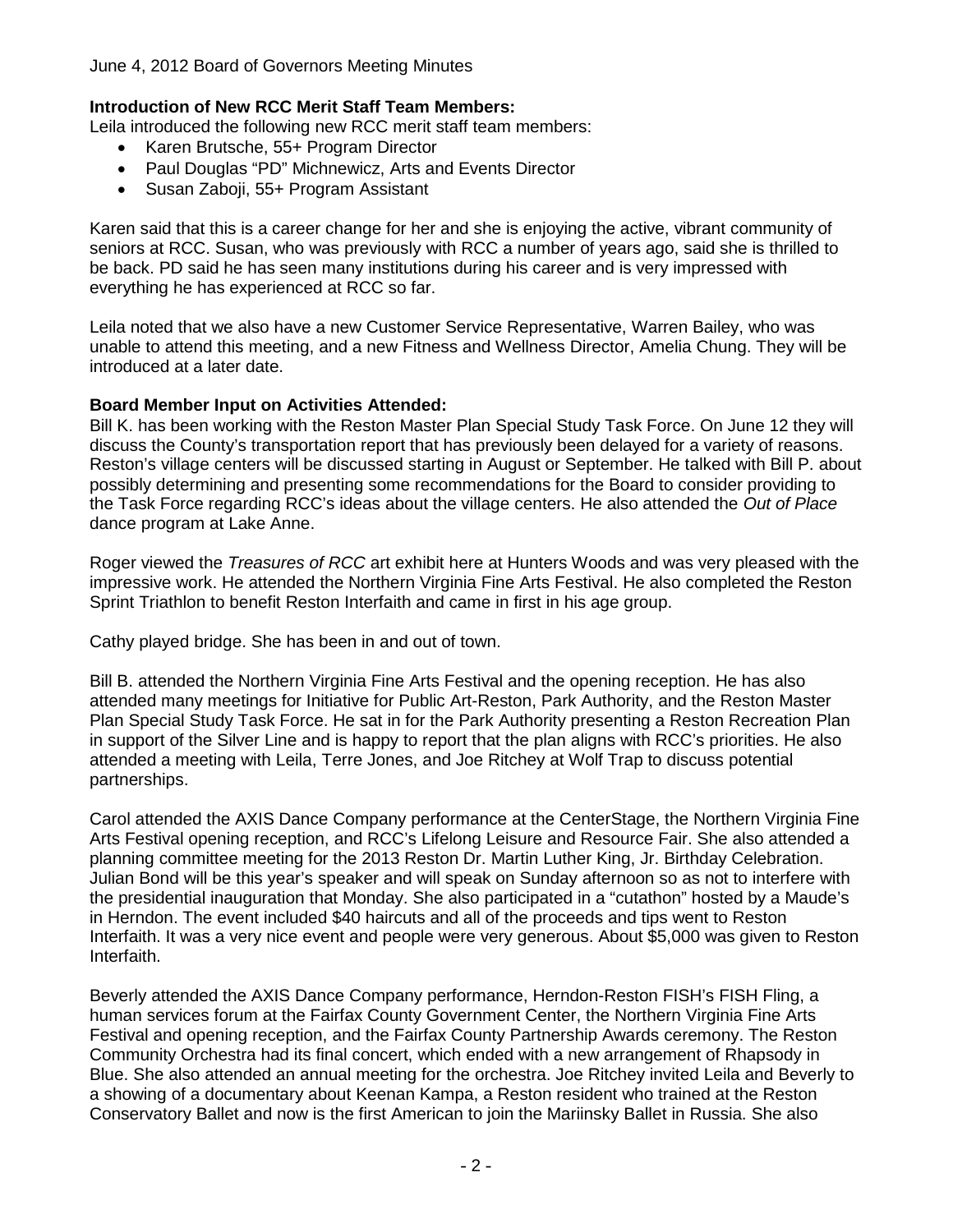## June 4, 2012 Board of Governors Meeting Minutes

attended the planning committee meeting for the 2013 Reston Dr. Martin Luther King, Jr. Birthday Celebration, and sang Beethoven's Ninth in a performance with the McLean Symphony.

# **May 22, 2012 Finance Committee Report:**

See attached report.

Cathy presented the Board with two motions from the Finance Committee.

# **MOTION #4:**

Bill B. moved that the Board accept the financial outline as presented by staff for preparation of the FY14 Budget. Carol seconded the motion. The motion passed unanimously.

# **MOTION #5:**

Roger moved that the Board provide the community with the highlights of the FY14 Budget Preparation fiscal elements, Capital Improvement and Capital Maintenance Plans (CIP, CMP) and related information for the Annual Public Hearing on Programs and Budget scheduled on June 18, 2012 at 6:30 p.m. as outlined. Bill B. seconded the motion. The motion passed unanimously.

# **June 4, 2012 Long Range Planning Committee Report:**

See attached report.

# **MOTION #6:**

Carol moved that the Board approve the May 22, 2012 Finance Committee Report and the June 4, 2012 Long Range Planning Committee Report. Bill K. seconded the motion. The motion passed unanimously.

#### **Executive Director's Report:**

See attached report.

# **Old Business:**

There was no old business.

#### **New Business:**

There was no new business.

Beverly reminded everyone of the Annual Public Hearing for Programs and Budget on June 18 at 6:30 p.m. and the July 2 Board of Governors meeting at 8:00 p.m.

#### **MOTION #7:**

Bill B. moved that the meeting be adjourned. Roger seconded the motion. The motion passed unanimously.

The Chair adjourned the meeting at 8:35 p.m.

Catherine Vivana

Cathy Vivona, Board Treasurer for the Secretary

 $\frac{1}{2}$ 

Date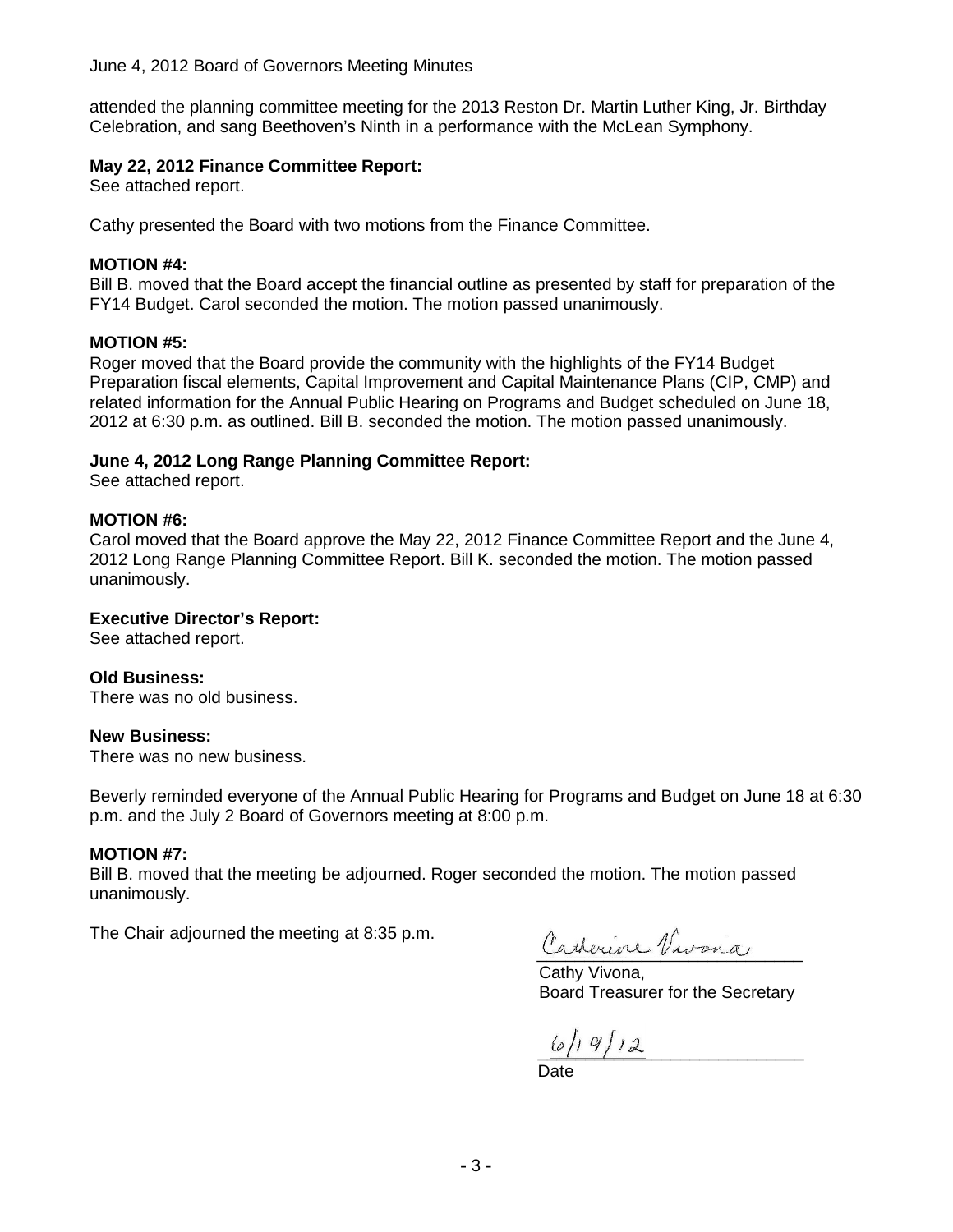# **BOARD ACTIONS TAKEN AT BOARD OF GOVERNORS MEETING ON JUNE 4, 2012**

- **12-0604-1 Bd That the Board approve the agenda. 12-0604-2 Bd That the Board approve the April 2, 2012 Board minutes. 12-0604-3 Bd That the Board approve the April 2, 2012 Board actions. 12-0604-4 Bd That the Board accept the financial outline as presented by staff for preparation of the FY14 Budget. 12-0604-5 Bd That the Board provide the community with the highlights of the FY14 Budget Preparation fiscal elements, Capital Improvement and Capital Maintenance Plans (CIP, CMP) and related information for the Annual Public Hearing on Programs and Budget scheduled on June 18, 2012 at 6:30 p.m. as outlined. 12-0604-6 Bd That the Board approve the May 22, 2012 Finance Committee Report and the June 4, 2012 Long Range Planning Committee Report.**
- **12-0604-7 Bd That the meeting be adjourned.**

Catherine Vivona

Cathy Vivona, Board Treasurer for the Secretary

 $\_$   $\omega$  / 1  $\,$   $\,$  1  $\,$   $\omega$   $\_$ Date

- 4 -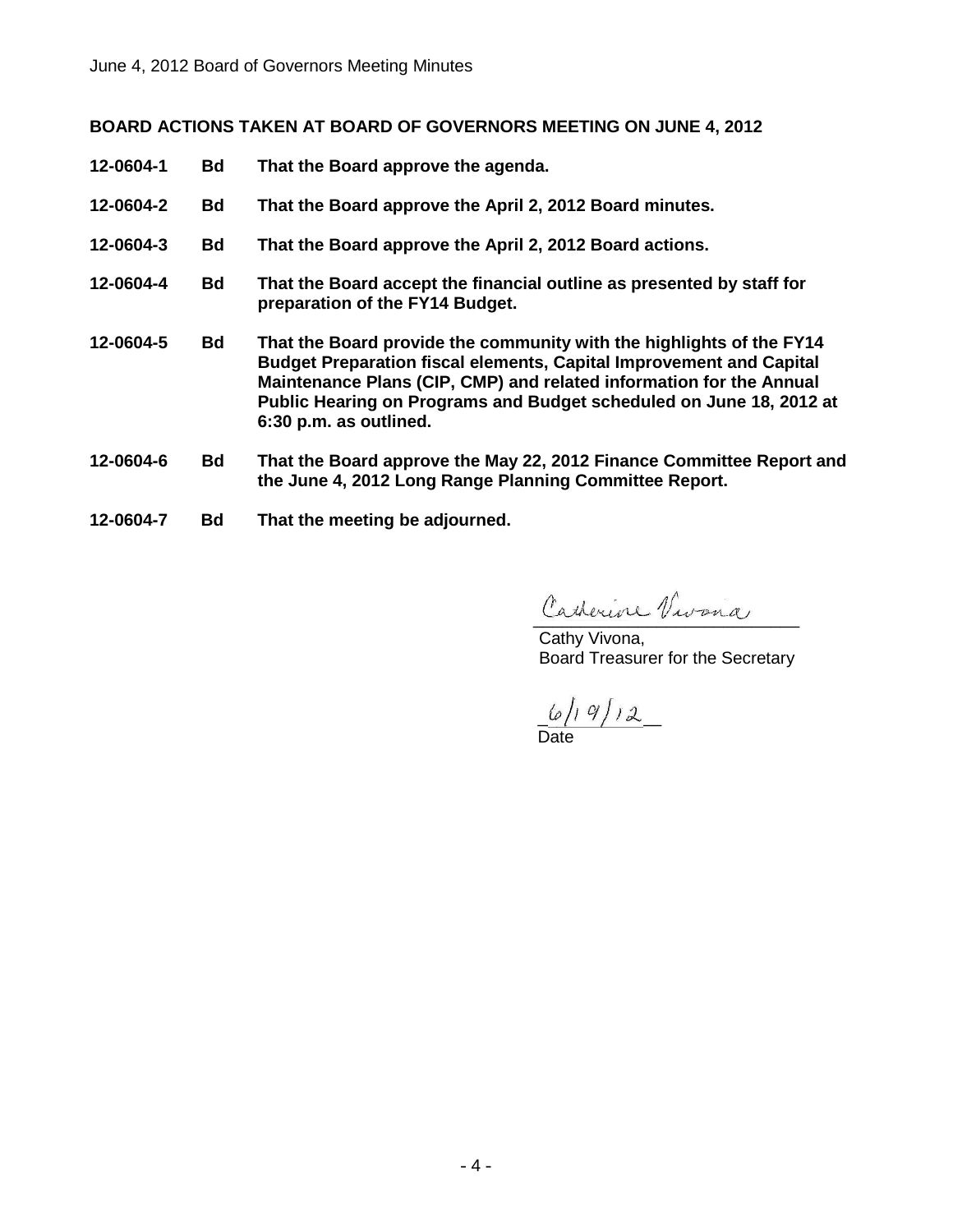

**RESTON COMMUNITY CENTER** 

**DATE:** May 22, 2012

**TO:** RCC Board of Governors

**FROM:** Cathy Vivona Chair, Finance Committee

**SUBJECT:** May 22, 2012 Finance Committee Meeting

The Finance Committee met on Tuesday, May 22, 2012. Present were:

- **Cathy Vivona, Committee Chair**
- **Beverly Cosham, RCC Board Chair**

Absent and Excused:

• John Gasson, Committee Vice Chair • Roger Lowen

Attending from the RCC Staff:

- Leila Gordon, Executive Director
- **Renata Wojcicki, Finance Director**

The meeting was called to order at 6:03 pm.

#### **Monthly Financials**

The group reviewed the monthly financial reports.

Cathy asked if the new financial system is now generating reports. Leila explained that we are still working to determine how to best utilize the system's capabilities, and occasional issues are still being addressed. Renata added that our reporting abilities through the new system have improved, but we continue to provide reports to the Finance Committee in the current format, which is not what is automatically generated by the new system, because everyone is familiar with this format and it includes all of the separate cost centers the Committee reviews. Some cost centers we are used to reviewing separately are actually combined in the new system and Renata separates these out manually for the Finance Committee reports. Cathy asked when we expect to transition to using reports as generated by the new system without needing to do any extra formatting. Leila said given what we know about the transition to the new system and its progress so far, we do not expect to start using the reports as generated for a while, potentially until next fall or longer. Until that time Renata can continue to provide reports in the current format. We also need to keep in mind that these reports are part of the public record, and we want them to be understandable for that purpose. We will want to be sure the new system's reports are understandable when we begin to use them.

- Bill Bouie
- Carol Bradley
- 
- Kristin Terrill, Public Information Officer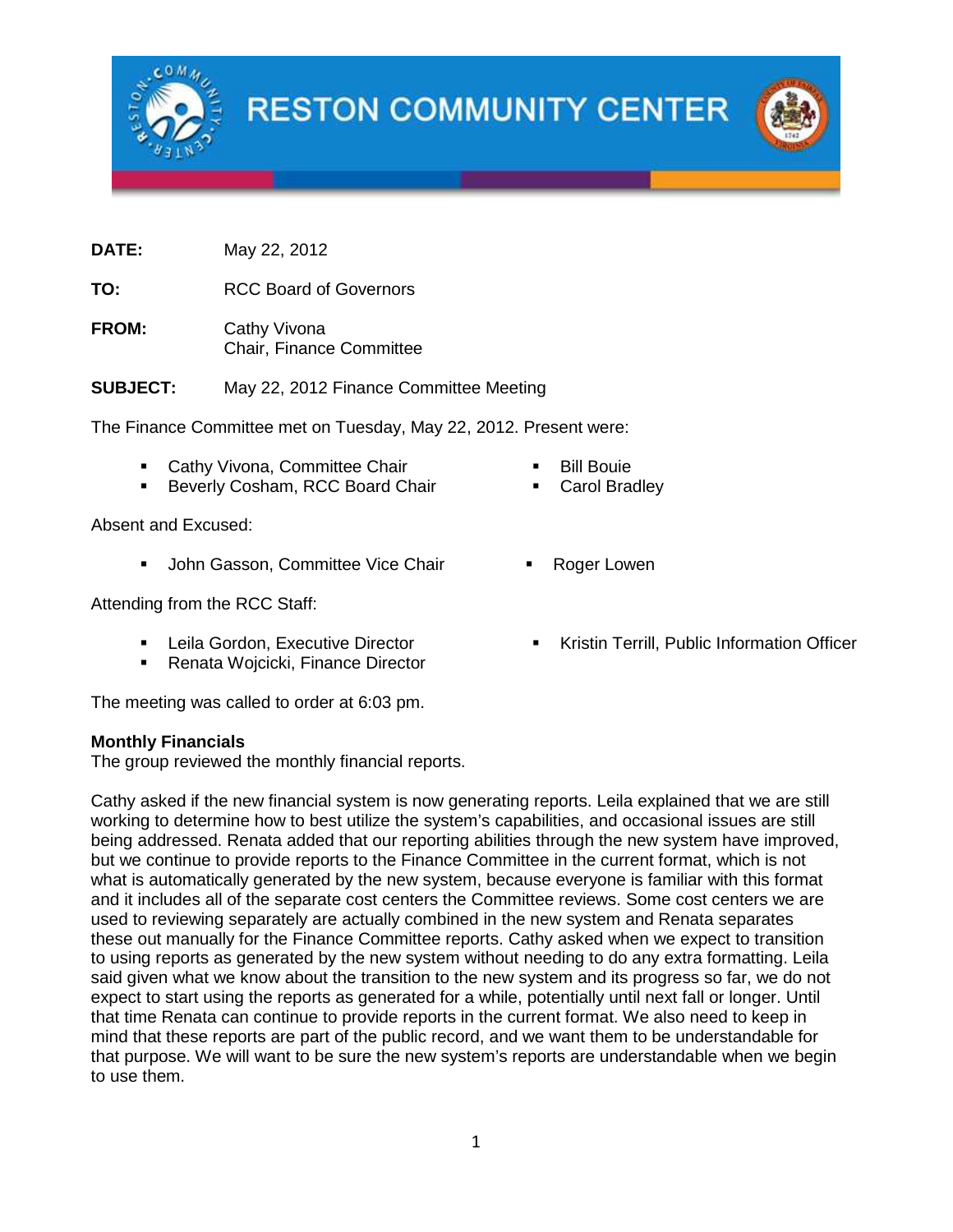Cathy asked why such a low percentage of the budget in the Administration category in Personnel Expenses has been used this year. Leila explained that some positions remain unfilled and also we allocate money to this category for Other Post-Employment Benefits (OPEB) and other expenses that may arise. Renata reminded the group of a previous issue with overruns in this budget category caused by using DMB supplied fringe benefit factors that were too low as compared to actual costs.. Renata now allocates money to this category for these costs and they have been increasing. Leila also reminded the group that the third quarter budget analysis identified significant savings expected in this category, which will increase our year-end FY12 balance and our beginning FY13 balance.

Beverly asked where we capture the rent revenue for the T-Mobile tower. Leila explained that it is under administration in the revenue numbers.

Carol asked if we budget a certain amount for community partnerships each year. Leila said yes and reminded the group that we are increasing this budget in FY13 and FY14 for a transportation pilot program, the Reston documentary film project, and other partnerships. Also, since the synthetic turf project did not happen this year, we loaded that \$100,000 as an expense into the FY14 budget outline under community partnerships. This way it is clear that the Board has adopted this and it is part of the budget plan. Cathy asked if we added something to FY13 for this. Leila reviewed that originally we were going to try to split the \$100,000 between FY12 and FY13 but the project is not happening at this time so it is now in the FY14 budget. If things change, we can look for a place to put it in the budget earlier.

Carol asked if community groups often approach RCC about partnerships. Leila said yes and in considering these requests she uses the decision making criteria discussed at the January 2012 Board Strategic Planning Session – potential to benefit the community, strengthen partnerships, generate good will for RCC, etc. One recent example was when a major sponsor of the Reston Youth Triathlon unexpectedly pulled out and the Triathlon group approached RCC. Leila finds that people understand that RCC is eager to collaborate if there is a connection to RCC's mission. Cathy asked if there are any ongoing, regular RCC contributions that have come to be expected and that other groups now consider as part of their budget. Leila said we review our partnerships, sponsorships and other community contributions annually and meet with the groups we support to discuss their projects and what can be delivered that aligns with RCC's mission. In this way, RCC can build partnerships with other groups and promote valuable community projects while allowing these groups to organize and implement the projects. Leila sees this as a positive outcome; many programs RCC has contributed to have been successful and enriched our community.

The group reviewed RCC's fund statement. Leila noted that the fund statement does not include an increase in tax revenue from FY13 to FY14. It does include savings from FY12 resulting in a higher FY12 ending balance and a higher FY13 beginning balance. The FY13 and FY14 figures represent increases in personnel and operating expenses and cover the new programs approved during the recent community input process. This will be discussed at the upcoming Public Hearing for Programs and Budget on June 18.

Cathy asked why there is a drop in the economic and program contingency balance in FY13 and FY14. Leila said based on total disbursements in FY13 and FY14 we are spending more than we are realizing through revenues, leading to a reduction in reserves. The economic and program contingency reserve was established for programming and other contingencies and would be the appropriate reserve category to reduce as new programming is added to the core budget.

#### **Outline for Annual Public Hearing for Programs and Budget**

Leila gave an overview of the draft outline for the public hearing. Cathy asked if the annual report will be distributed at this meeting and Leila said yes.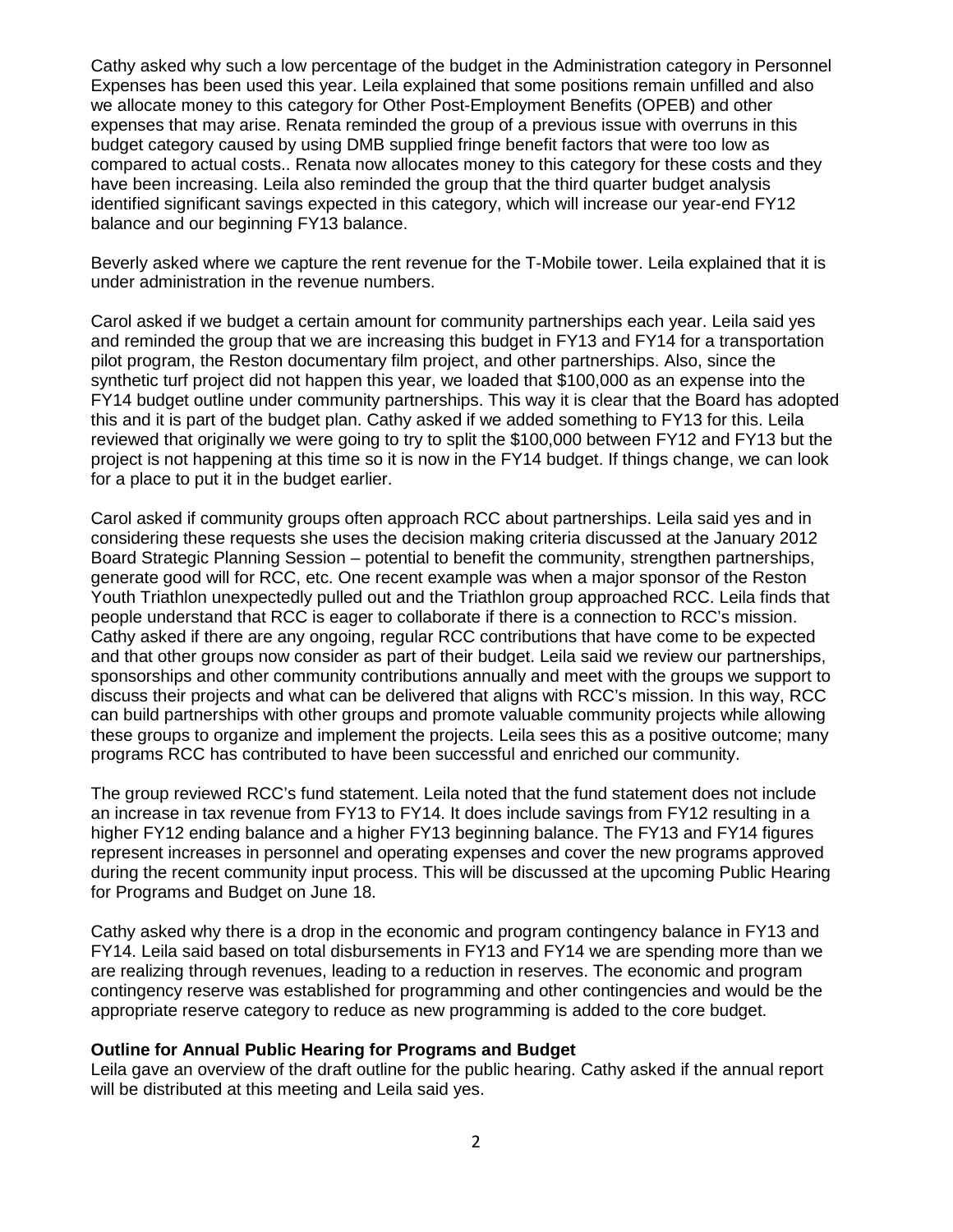Following discussion, the Finance Committee voted to present the Board with two motions; to accept the financial outline for the FY14 Budget and to share highlights of the FY14 Budget and related information with the community at the public hearing as outlined.

The motions forwarded are:

- 1. That the Board accept the financial outline as presented by staff for preparation of the FY14 Budget; and
- 2. That the Board provide the community with the highlights of the FY14 Budget Preparation fiscal elements, Capital Improvement and Capital Maintenance Plans (CIP, CMP) and related information for the Annual Public Hearing on Programs and Budget scheduled on June 18, 2012 at 6:30 p.m. as outlined.

The meeting was adjourned at 6:50 p.m.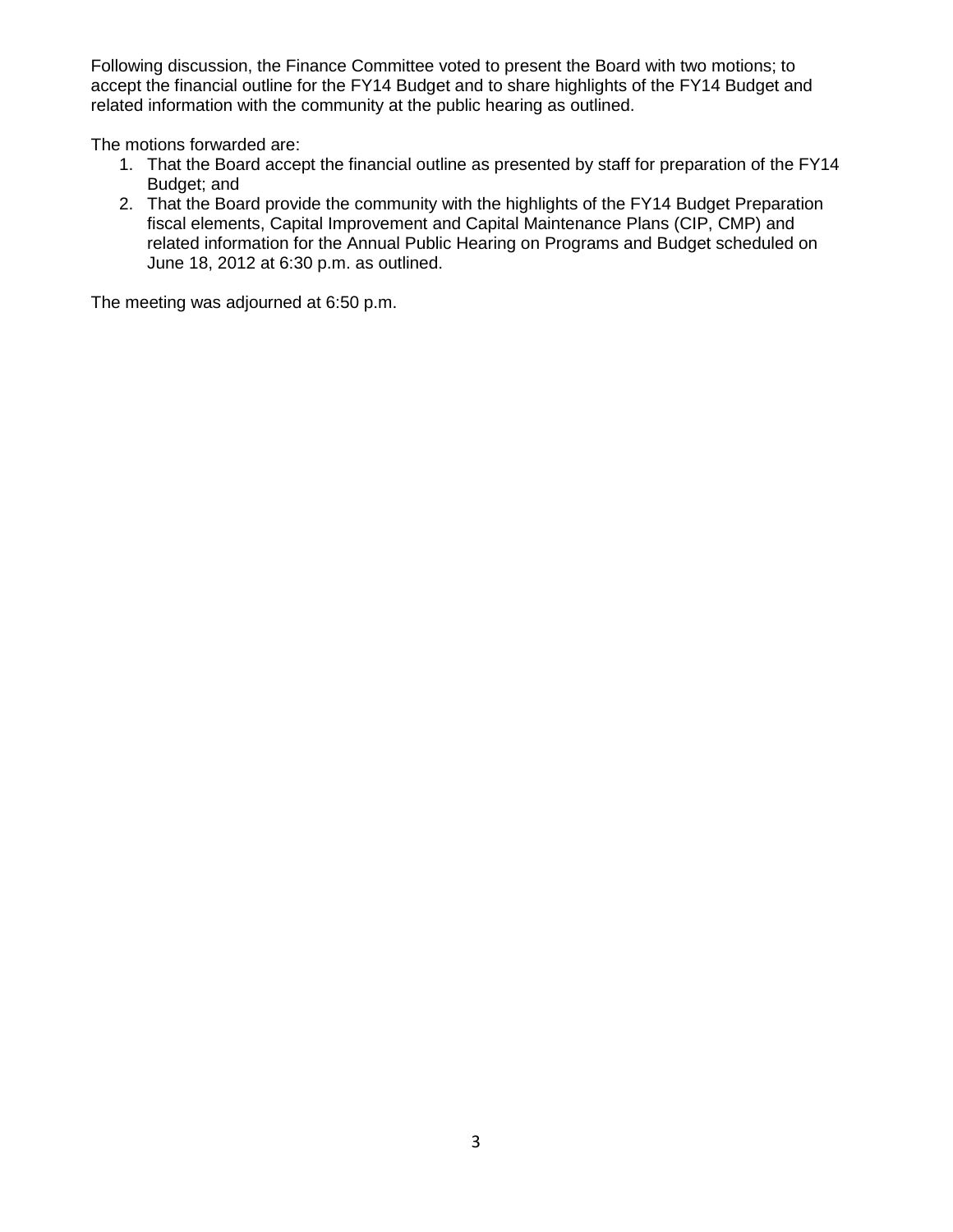| <b>Reston Community Center</b>     |               |              |                       |                 |             |                  |             |
|------------------------------------|---------------|--------------|-----------------------|-----------------|-------------|------------------|-------------|
| <b>Budget vs Actuals Worksheet</b> |               |              |                       |                 |             |                  |             |
| 30-Apr-12                          |               |              |                       |                 |             |                  |             |
| 100%/12*10mos=%83.30               |               |              |                       |                 |             |                  |             |
| <b>Beginning Fund Balance</b>      | \$7,835,841   |              |                       |                 |             |                  |             |
| <b>Est. Y-End Fund Balance</b>     | \$4,485,520   |              |                       |                 |             |                  |             |
|                                    |               |              |                       |                 |             |                  |             |
|                                    | <b>Budget</b> |              |                       |                 |             | <b>REMAINING</b> | <b>YTD%</b> |
| Revenue                            | <b>FY12</b>   | <b>Mar</b>   | <b>Apr</b>            | <b>ENCUMBR.</b> | <b>YTD</b>  | <b>BALANCE</b>   | actual      |
| Administration                     | \$6,106,732   | \$<br>27,597 | 19,711                |                 | \$6,113,277 | (6, 545)         | 100.11%     |
| 2 Performing Arts-Theatre Admiss.  | 49,500        | (1,785)      | 1,371                 |                 | 48,008      | 1,492            | 96.99%      |
| <b>3IPA Theatre Rental</b>         | 22,990        | 160          |                       |                 | 6,216       | 16,774           | 27.04%      |
| 4 PA Cultural Activities/ Arts Org | 0             | 4,247        | $-1,345$              |                 | 4,057       | (4,057)          | 0.00%       |
| 5 Aquatics Classes/drop-in         | 246,000       | 35,755       | 13,328                |                 | 216,952     | 29,049           | 88.19%      |
| 6 Aquatic Rental                   | 19,000        | 1,040        | 6,900                 |                 | 15,880      | 3,120            | 83.58%      |
| <b>7 L&amp;L Fitness</b>           | 8,928         |              |                       |                 | 0           | 8,928            | 0.00%       |
| 8 L&L Teens                        | 91,186        | (455)        | 890                   |                 | 81,608      | 9,578            | 89.50%      |
| 9 L&L Senior                       | 67,047        | 3,293        | .558                  |                 | 61,594      | 5,453            | 91.87%      |
| 10 L&L Youth                       | 99,018        | (215)        | 3,213                 |                 | 174,673     | (75, 655)        | 176.41%     |
| 11 L&L Adult                       | 107,821       | 8,158        | 1,085                 |                 | 118,414     | (10, 593)        | 109.83%     |
| 12 Community Events                | 2,500         |              |                       |                 | 0           | 2,500            | 0.00%       |
| 13 Arts Education                  | 110,216       | (1, 342)     | 465                   |                 | 175,856     | (65, 640)        | 159.56%     |
| <b>Total RCC Revenue</b>           | \$6,930,938   |              | $76,453$ \$ 47,176 \$ |                 |             | (85, 596)        | 101.23%     |

L&L - Leisure & Learning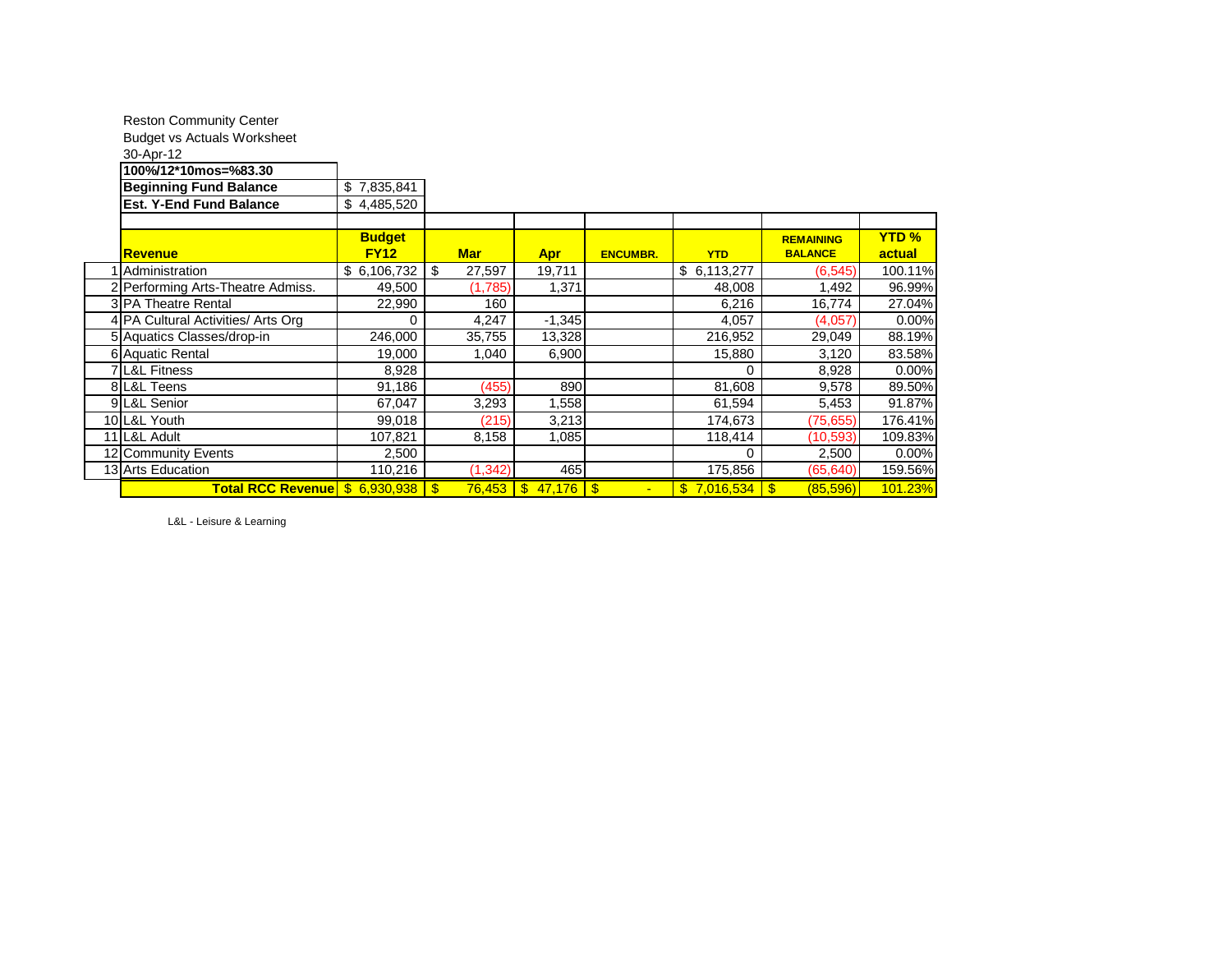| <b>Reston Community Center</b>     |             |
|------------------------------------|-------------|
| <b>Budget vs Actuals Worksheet</b> |             |
| 30-Apr-12                          |             |
| 100%/12*10mos=%83.30               |             |
| <b>Beginning Fund Balance</b>      | \$7.835.841 |
| <b>Est. Y-End Fund Balance</b>     | \$4,485,520 |
|                                    |             |

|                                         | <b>Budget</b> |               |           |                 |             | <b>REMAINING</b> | % Budget        |
|-----------------------------------------|---------------|---------------|-----------|-----------------|-------------|------------------|-----------------|
| <b>Personnel Expenses</b>               | <b>FY12</b>   | <b>Mar</b>    | Apr       | <b>ENCUMBR.</b> | <b>YTD</b>  | <b>BALANCE</b>   | <b>Used Ytd</b> |
| Administration                          | 669,838       | 21,963        | 32,944    |                 | 226,267     | 443,571          | 33.78%          |
| 2 Board OG                              |               |               |           |                 |             |                  | 0.00%           |
| 3 Booking                               | 179,437       | 12,794        | 19,104    |                 | 131,164     | 48,273           | 73.10%          |
| 4 Comptroller                           | 337,629       | 24,897        | 37,385    |                 | 259,278     | 78,351           | 76.79%          |
| <b>5</b> Customer Service               | 450,935       | 29,616        | 43,691    |                 | 308,329     | 142,606          | 68.38%          |
| 6 Facility Engineer                     | 97,408        | 7,447         | 11,001    |                 | 77,828      | 19,580           | 79.90%          |
| 7 Maintenance                           | 409,400       | 29,225        | 41,628    |                 | 284,617     | 124,783          | 69.52%          |
| 8IIT                                    | 106,645       | 7,956         | 11,937    |                 | 83,417      | 23,228           | 78.22%          |
| 9 Media                                 | 307,257       | 22,677        | 35,584    |                 | 227,239     | 80,018           | 73.96%          |
| 10 Performing Arts                      | 486,574       | 29,346        | 48,204    |                 | 360,993     | 125,582          | 74.19%          |
| 11 Aquatics                             | 641,189       | 52,136        | 74,896    |                 | 516,887     | 124,302          | 80.61%          |
| 12 Leisure & Learning (L&L) Programs    | 198,509       | 15,406        | 20,567    |                 | 164,276     | 34,233           | 82.75%          |
| 13 L&L Fitness                          | 87,986        |               |           |                 | 0           | 87,986           | 0.00%           |
| 14 L&L Teens                            | 123,876       | 8,059         | 12,640    |                 | 90,203      | 33,673           | 72.82%          |
| 15 L&L Senior                           | 119,174       | 11,664        | 15,698    |                 | 87,610      | 31,564           | 73.51%          |
| 16 L&L Youth                            | 191,049       | 10,955        | 17,536    |                 | 173,264     | 17,785           | 90.69%          |
| 17 L&L Adult                            | 165,197       | 18,744        | 26,197    |                 | 169,880     | (4,683)          | 102.83%         |
| 18 Community Events                     | 107,279       | 7,373         | 11,273    |                 | 86,321      | 20,958           | 80.46%          |
| 19 Arts Education                       | 271,256       | 15,903        | 24,843    |                 | 234,725     | 36,531           | 86.53%          |
| Total Personnel Expenses   \$ 4,950,638 |               | \$<br>326,161 | \$485,128 | 1 \$            | \$3,482,296 | .468,342<br>\$   | 70.34%          |

Fitness Director costs included in Adult CC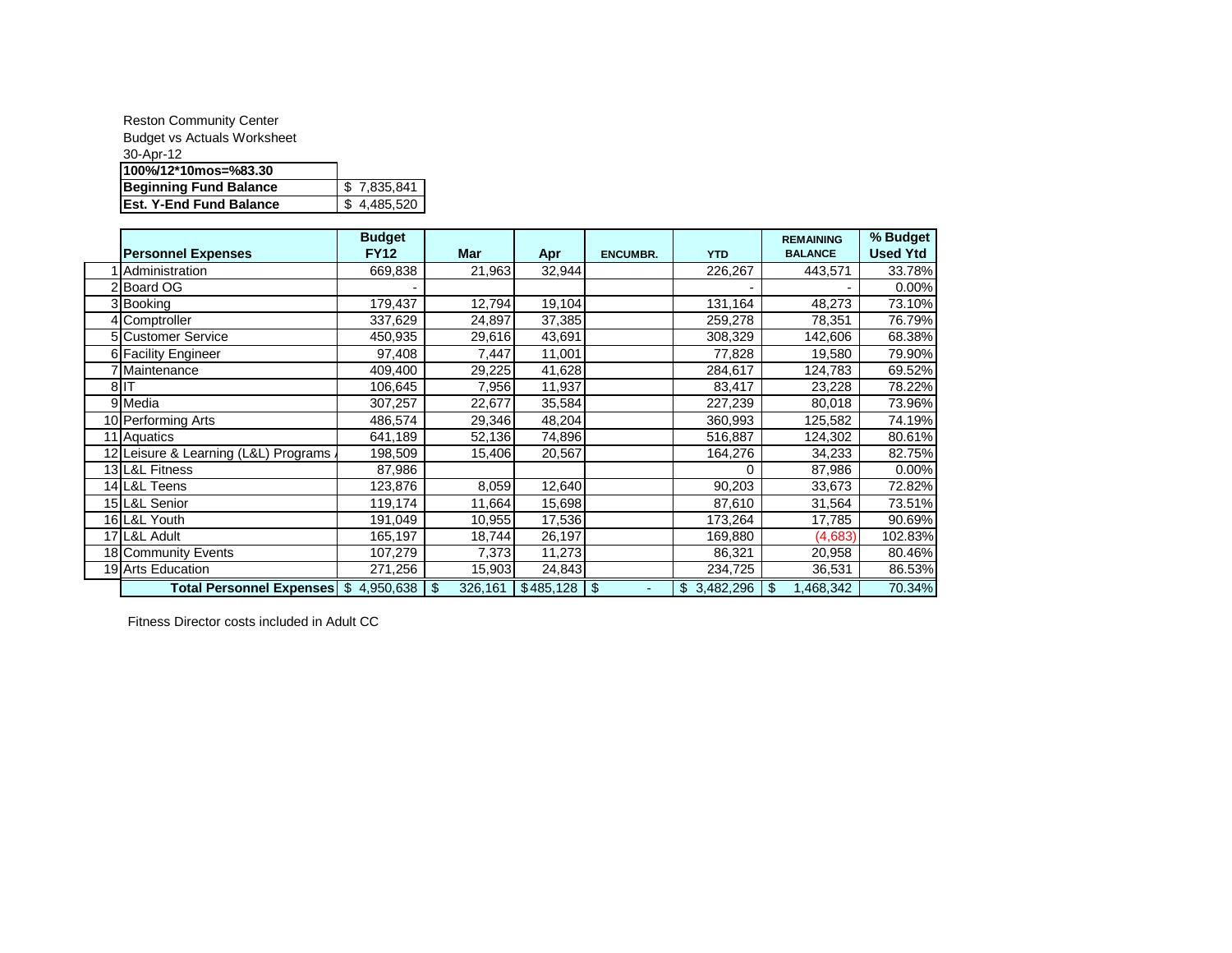| <b>Reston Community Center</b>     |             |
|------------------------------------|-------------|
| <b>Budget vs Actuals Worksheet</b> |             |
| 30-Apr-12                          |             |
| 100%/12*10mos=%83.30               |             |
| <b>Beginning Fund Balance</b>      | \$7,835,841 |
| <b>Est. Y-End Fund Balance</b>     | \$4,485,520 |

|                                         | <b>Budget</b> |               |           |                 |                           | <b>REMAINING</b> | % Budget        |
|-----------------------------------------|---------------|---------------|-----------|-----------------|---------------------------|------------------|-----------------|
| <b>Operational Expenses</b>             | <b>FY12</b>   | <b>Mar</b>    | Apr       | <b>ENCUMBR.</b> | <b>YTD</b>                | <b>BALANCE</b>   | <b>Used Ytd</b> |
| Administration                          | 256,304       | 2,652         | 3,249     | 31,057          | 116,860                   | 139,444          | 45.59%          |
| 2 Board                                 | 59,000        | 311           | 3,335     | 0               | 42,436                    | 16,564           | 71.93%          |
| 3 Booking                               | 118,794       | 12,703        | 3,215     | 13,053          | 77,343                    | 41,451           | 65.11%          |
| 4 Comptroller/Customer Service          | 538,926       | 19,485        | 43,931    | 68,191          | 546,937                   | (8,011)          | 101.49%         |
| 5 Facility Engineer                     | 191,945       | 8,117         | 4,108     | 14,659          | 98,910                    | 93,035           | 51.53%          |
| 6 Maintenance                           | 301,274       | 26,813        | 11,970    | 44,650          | 304,826                   | (3, 552)         | 101.18%         |
| 7 I T                                   | 144,303       | 794           | 2,286     | 9,420           | 39,494                    | 104,809          | 27.37%          |
| 8 Media                                 | 445,532       | 29,089        | 5,230     | 1,403           | 269,471                   | 176,061          | 60.48%          |
| 9 Community Partnerships                | 135,000       | 21,000        |           | 25,000          | 123,135                   | 11,865           | 91.21%          |
| 10 Performing Arts                      | 350,009       | 7,636         | 9,424     | 9,972           | 270,744                   | 79,265           | 77.35%          |
| 11 Aquatics                             | 94,015        | 2,108         | 1,191     | 2,631           | 48,802                    | 45,213           | 51.91%          |
| 12 Leisure & Learning (L&L) Programs    | 6,850         | 273           |           | 0               | 2,116                     | 4,734            | 30.89%          |
| 13 L&L Fitness                          |               |               |           | 0               |                           |                  | 0.00%           |
| 14 L&L Teens                            | 133,250       | 4,195         | 14,695    | 18,360          | 108,950                   | 24,300           | 81.76%          |
| 15 L&L Senior                           | 89,688        | 4,952         | 1,644     | 7,188           | 60,187                    | 29,501           | 67.11%          |
| 16 L&L Youth                            | 137,330       | 582           | 7,172     | 9,251           | 89,419                    | 47,911           | 65.11%          |
| 17 L&L Adult                            | 105,724       | 1,880         | ,210      | 4,954           | 43,273                    | 62,451           | 40.93%          |
| 18 Community Events                     | 167,690       | 4,541         | 14,346    | 26,150          | 145,498                   | 22,192           | 86.77%          |
| 19 Arts Education                       | 75,794        | 5,872         | 1,697     | 10,650          | 41,464                    | 34,330           | 54.71%          |
| Total Operational Expenses \$ 3,351,428 |               | \$<br>153,003 | \$128,703 | 296,589<br>\$   | $\mathbf{s}$<br>2,429,866 | \$<br>921,562    | 72.50%          |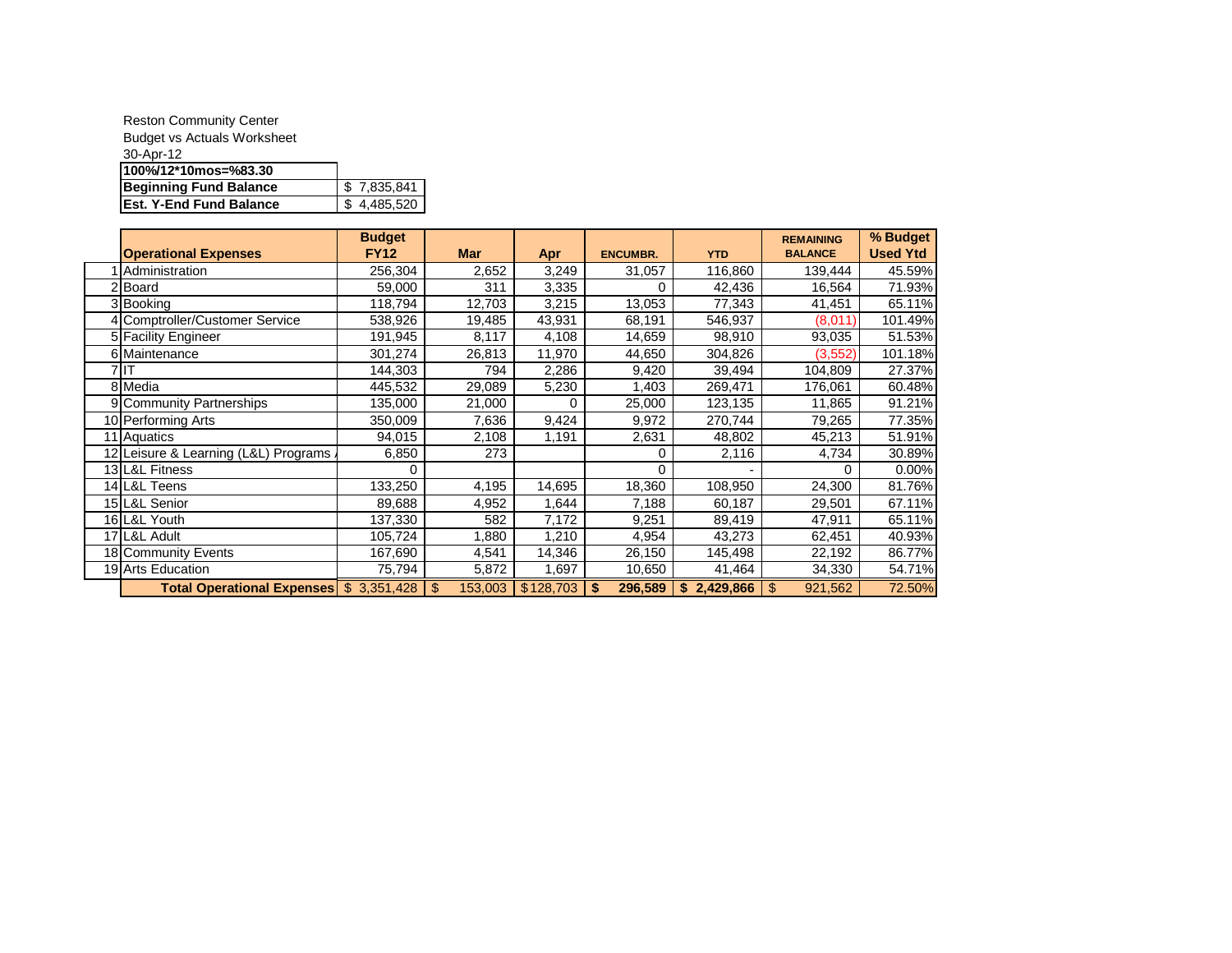| <b>Reston Community Center</b>     |             |
|------------------------------------|-------------|
| <b>Budget vs Actuals Worksheet</b> |             |
| 30-Apr-12                          |             |
| 100%/12*10mos=%83.30               |             |
| <b>Beginning Fund Balance</b>      | \$7,835,841 |
| <b>Est. Y-End Fund Balance</b>     | \$4,485,520 |

| <b>Capital Proj. Expenses/ Capital</b>         | <b>Budget</b> |               |                              |                 |                               | <b>REMAINING</b> | % Budget        |
|------------------------------------------------|---------------|---------------|------------------------------|-----------------|-------------------------------|------------------|-----------------|
| <b>Equipment</b>                               | <b>FY12</b>   | <b>Mar</b>    | Apr                          | <b>ENCUMBR.</b> | <b>YTD</b>                    | <b>BALANCE</b>   | <b>Used Ytd</b> |
| 1 RCC Improvements 003716                      | \$<br>494.064 |               | \$23,634                     | 7,211           | 195,215                       | 298.849          | 39.51%          |
| 2 Facility Enhancement LA 003717.11            | 396,415       |               |                              | 75,056          | 421,412                       | $-24,997$        | 106.31%         |
| Comm. Room HW Enhcmnts.<br>3 003717.12/3718.12 | 634,810       | 49,350        | 29                           | 21,289          | 510,998                       | 123,812          | 80.50%          |
| 4 HW White Roof 003717.13/3719                 | 98,000        |               |                              |                 |                               | 98,000           | 0.00%           |
|                                                |               |               |                              |                 |                               |                  | 0.00%           |
|                                                |               |               |                              |                 |                               | 0                | 0.00%           |
|                                                |               |               |                              |                 |                               | 0                | 0.00%           |
|                                                |               |               |                              |                 |                               |                  |                 |
| Total Capital Expenses   \$ 1,623,288   \$     |               | 49,350        | $\mathbf{\$}$<br>$23.663$ \$ |                 | $103,556$ \ \$ 1,127,625 \ \$ | 495.664          | 69.47%          |
|                                                |               |               |                              |                 |                               |                  |                 |
| Total RCC Expenditures   \$                    | 9.925.354     | \$<br>528.514 | \$637.494                    | 400.145         | \$<br>7.039.787               | 2,885,567        | 70.93%          |

003716 include: ADA Enhancements CenterStage Floor HW Loading Dock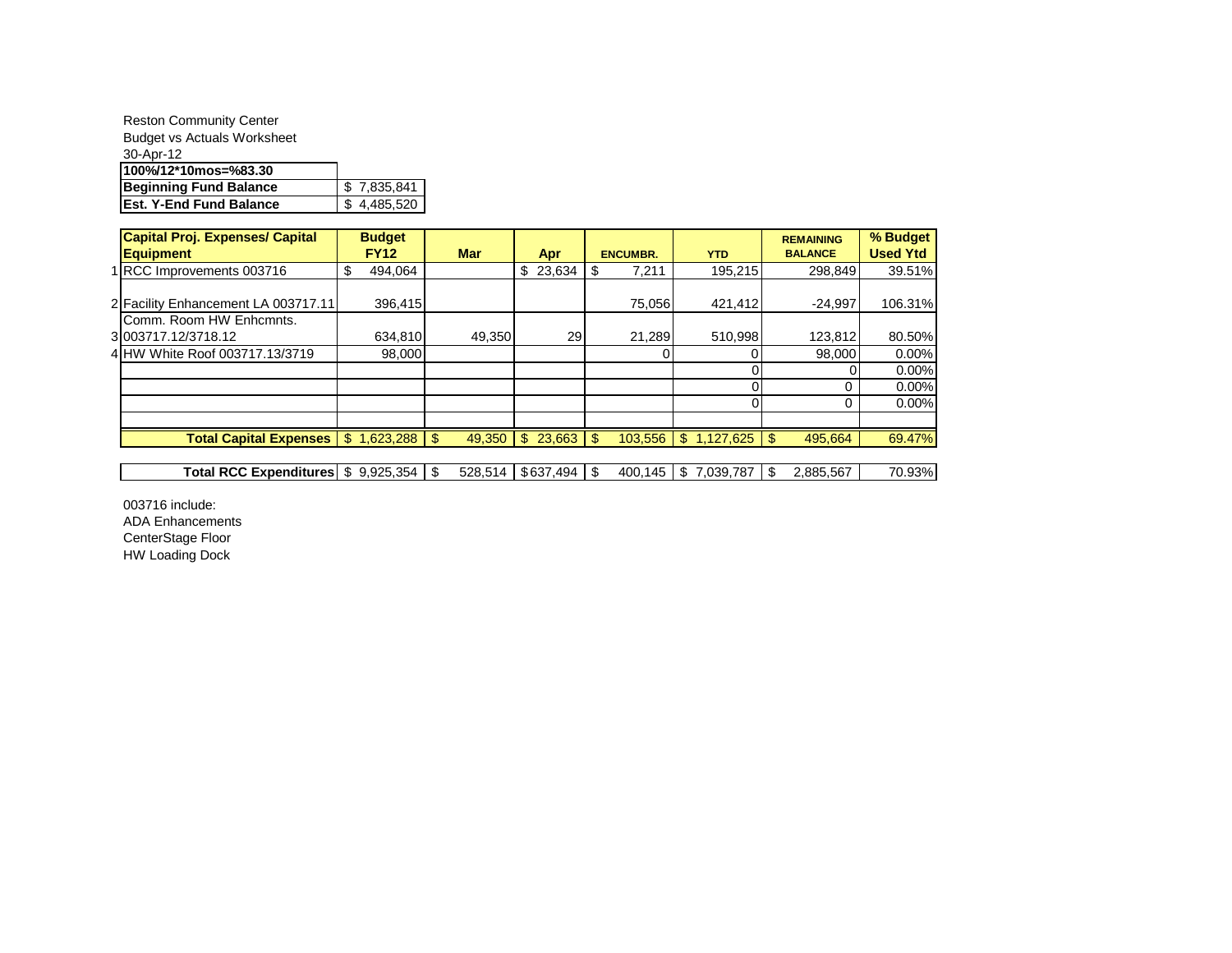#### Reston Community Center Budget vs Actuals Worksheet 30-Apr-12 **100%/12\*10mos=%83.30 Beginning Fund Balance | \$ 7,835,841 Est. Y-End Fund Balance 4 4,485,520**

|                             |               |            |            |            |           | Remaining      |
|-----------------------------|---------------|------------|------------|------------|-----------|----------------|
|                             | <b>Budget</b> |            |            |            | YTD       | <b>Balance</b> |
| Revenue                     | 6,930,938     | 76.453     | 47.176     |            | 7.016.534 | $-85,596$      |
| Personnel                   | 4,950,638     | 326.161    | 485.128    |            | 3.482.296 | 1,468,342      |
| Operating                   | 3,351,428     | 153,003    | 128,703    | 296.589    | 2.429.866 | 921,562        |
| <b>Capital Projects</b>     | 1.623.288     | 49,350     | 23,663     | 103,556    | 1.127.625 | 495,664        |
| <b>Total Expenses</b>       | 9,925,354     | 528.514    | 637.494    | 400.145    | 7.039.787 | 2,885,567      |
| Revenue less Total Expenses | $-2,994,416$  | $-452.061$ | $-590.318$ | $-400.145$ | $-23.253$ | $-2.971.164$   |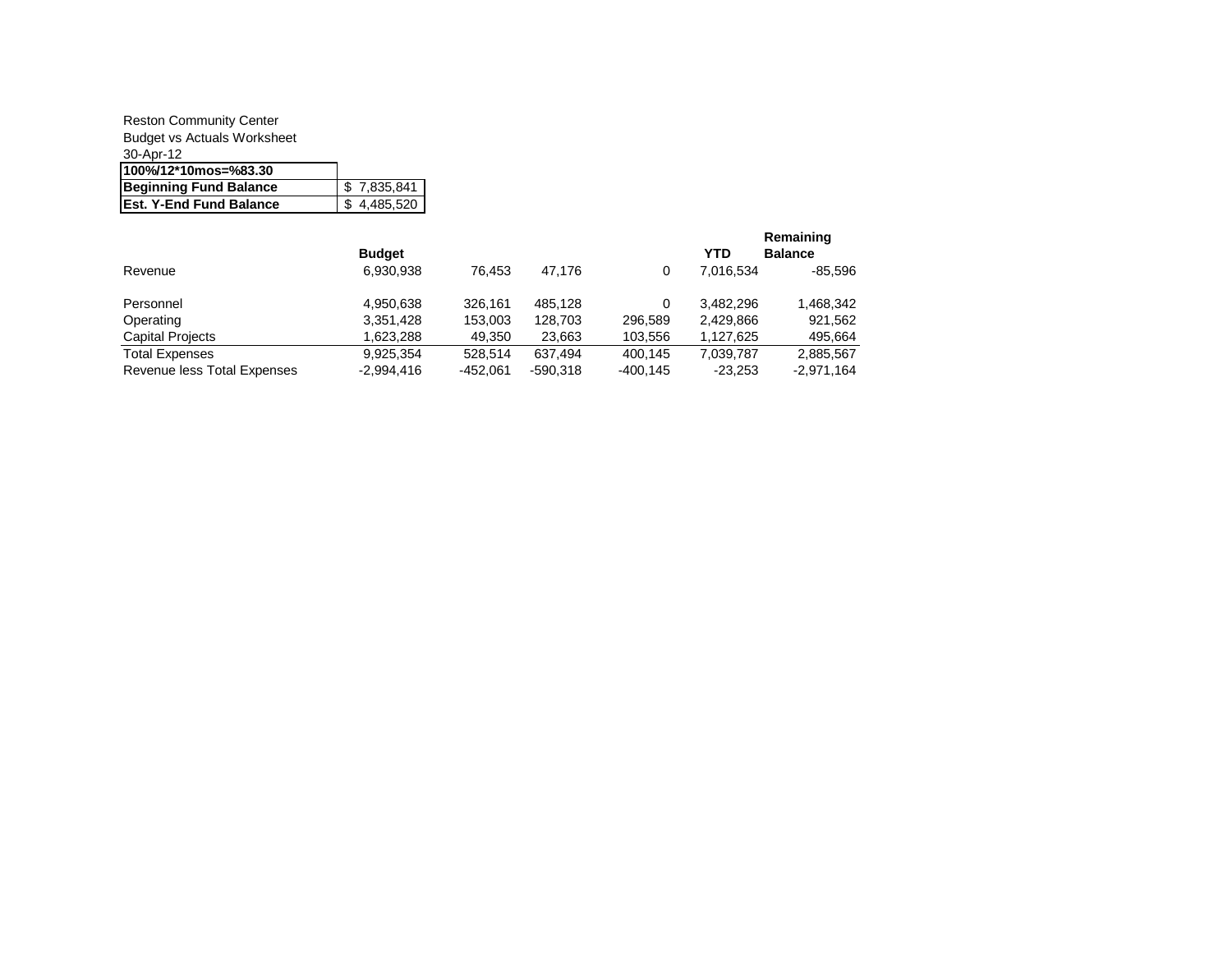#### **Revenue**

General Note: Registration for summer 2012 camps started February 1<sup>st</sup>.

- 1. **Administration:** The Administration revenue budget shows combined tax, interest and facility rental revenues. The estimated revenue from taxes was revised downward for FY12 to \$5.9M with the BOS FY11 Carryover approval in September; revenue is tracking to the lowered estimate. Facility rental revenue includes T-Mobile antenna and room rental revenue. We have collected 169% of estimated Facility Rental revenue (which also includes \$18K year-to-date collected T-Mobile antenna revenue.) A portion of the Facility Rental revenue collected this fiscal year relates to facility rental during FY13 and will be reversed in June 2012 and recorded for FY13. The interest revenue projection was revised down to \$47.7K with BOS FY11 Carryover and approval in September.
- 2. **Performing Arts:** Revenue collection is very uneven depending on scheduled shows and their related box office revenue.
- 3. **Performing Arts Theatre Rental:** Theatre rental payments are typically made at the end of the fiscal year.
- 4. **Performing Arts Cultural Activities/Arts Organizations:** The community arts box office receipts and payments clearing line.
- 5. **Aquatics Classes/drop-in:** Year-to-date revenue is for summer 2011, fall, and winter/spring program registration.
- 6. **Aquatics Rental:** Year-to-date revenue represents a natatorium rental fee.
- 7. **L&L Fitness:** Revenue tracked for FY12 in Adult Department.
- 8. **L&L Teens:** Year-to-date amount includes summer 2011, fall, winter/spring, and summer 2012 camps' registration revenue. The 2012 summer camp program revenue will be reversed for FY12 year-end-close and recorded as FY13 revenue.
- 9. **L&L 55+:** Year-to-date amount includes summer 2011, fall, and winter/spring program registration revenue.
- 10. **L&L Youth:** Year-to-date amount includes summer 2011, fall, winter/spring program, and summer 2012 camps' registration revenue. The 2012 summer camp program revenue will be reversed for FY12 year-end-close and recorded as FY13 revenue.
- 11. **L&L Adults:** Year-to-date amount includes summer 2011, fall, and winter/spring program registration revenue.
- 12. **Community Events:** No revenue collection. Future budgets will not reflect revenue associated with this program area.
- 13. **Arts Education:** Year-to-date amount includes summer 2011, fall, winter/spring, and summer camps' registration revenue. The 2012 summer camp program revenue will be reversed for FY12 year-end-close and recorded as FY13 revenue.

L&L - Leisure & Learning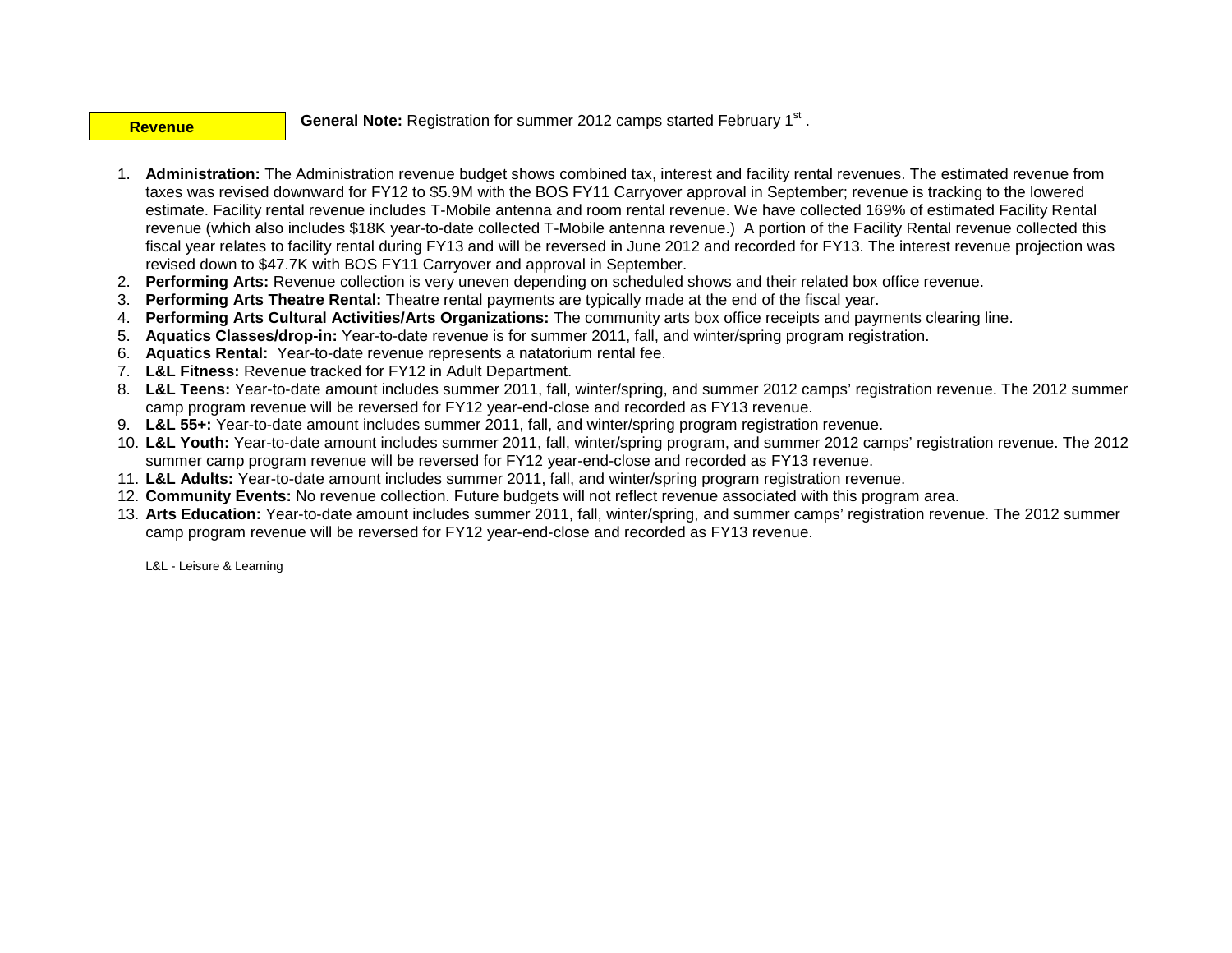#### **Personnel Expenses:**

**General Note:** Personnel budget reallocation has been processed for October 2011 after BOS approval of FY11 Carryover which provided additional funding for the 9 new merit positions requested for FY12. Overall agency personnel costs are below the benchmark for this budget period.

- 1. **Administration:** Administration's allocated budget is typically under-spent; funding provides for OPEB costs and contingencies such as increases in fringe benefit costs.
- 3. **Booking:** Personnel costs are at the expected level and include costs of 1 additional merit status position (conversion).
- 4. **Comptroller:** Personnel costs are at the expected level.
- 5. **Customer Service:** Personnel costs are at the expected level and include costs of 3 additional merit status positions (conversion).
- 6. **Facility Engineer:** Personnel costs are at expected level.
- 7. **Maintenance**: Personnel costs are at expected level and include costs of 1 additional merit status position (conversion).
- 8. **Information Technology**: Personnel costs are at expected levels.
- 9. **Media**: Personnel costs are at expected levels and include costs of 1 additional merit status position (conversion).
- 10. **Performing Arts:** Personnel costs are at expected levels and include costs of 1 additional converted to merit status position. This position is shared with the Aquatics department.
- 11. **Aquatics**: Personnel costs are at expected levels.
- 12. **Leisure and Learning Administration**: Personnel costs are at expected levels and include costs of 2 additional merit status positions (one of which is shared with the Arts Education Dept.; positions from conversion process). Additional funding reallocation was completed for October 2011.
- 13. **L&L Fitness:** Budget reallocation completed for October 2011. Fitness Director's position remains vacant, hiring process started in March and will conclude with candidate selection in May 2012. Instructors' labor costs are tracked within Adult Cost Center.
- 14. **L&L Teens**: Personnel costs include summer camp labor costs which occurred in July/August 2011.
- 15. **L&L 55+**: Personnel costs are at a lower than the benchmark level due to the long term position vacancy of the 55+ Program Director and currently vacant 55+ Program Director Assistant. Hiring process completed in May 2012.
- 16. **L&L Youth:** Personnel costs are higher than the benchmark and include summer camp labor costs which occurred in July/August 2011.
- 17. **L&L Adult/Fitness:** Personnel expenditures are at expected levels and include Fitness classes' instructors' costs.
- 18. **Community Events:** Personnel expenditures are at expected levels.
- 19. **Arts Education**: Personnel expenditures are higher than the benchmark and include LARK/YAT camp labor costs which occurred in July/August 2011.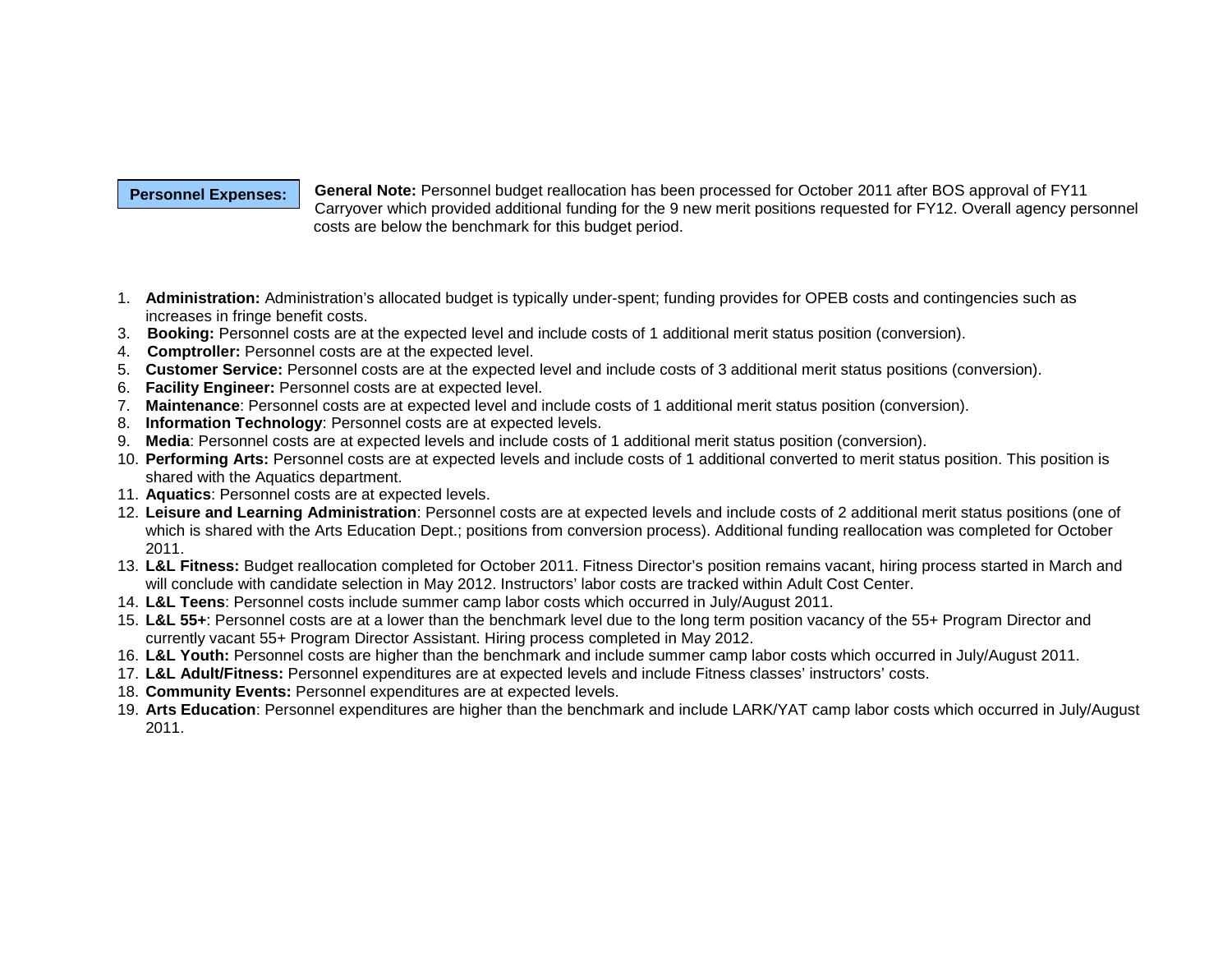#### **Operating Expenses:**

#### **General Note: Encumbrances at the beginning of the year are higher; funds are spent down from them.**

- 1. **Administration:** Current month expenses include SWSG and NRPA agency membership payments. Reservations are for consulting services and facility furniture.
- 2. **Board:** Current month expenses include hospitality costs and Best of Reston sponsorship.
- 3. **Booking:** Current month expenses are for supply costs and storage rent costs. Reservations are for alarm monitoring, piano tunings and security.
- 4. **Comptroller:** Current month expenditures include banking charges, office supplies, facility rental property tax (LA), and utilities costs. Reservation is for utilities costs and it will be eliminated in May returning 68K encumbrance to budget balance available and restoring positive remaining budget balance.
- 5. **Facility Engineering:** Current month expenses include repair and maintenance costs. Reservation is for repair and maintenance.
- 6. **Maintenance:** Current month expenditures include custodial services costs and repair and maintenance costs. Reservations are for custodial services, repair and maintenance, and fuel cost.
- 7. **IT:** Current month expenses are for computer supplies and phone charges. Reservation is for equipment, contract service, and cellular phones.
- 8. **Media:** Current month expenses are for printing and sponsorship. Reservation is for printing and translation service.
- 9. **Community Partnerships:** No current month expense. Reservation is for RHT (community history celebrations/exhibit events, speaker series, Founders Day 2012, artist showcases) and Storycatcher Productions LLC (documentary filming.)
- 10. **Performing Arts:** Current month expenses include contractor payments, conference travel costs, supplies, and hospitality costs. Reservation is for piano tunings and theatre equipment.
- 11. **Aquatics:** Current month expenditures are for pool supplies. Reservations are for pool operating supplies.
- 12. **Leisure and Learning Administration:** No current month expense.
- 13. **L&L Fitness:** Operating Program costs currently are tracked in Adult cost center.
- 14. **L&L Teens:** Current month expenditures include program and recreational activities costs. Reservation is for program instruction and transportation costs.
- 15. **L&L Senior:** Current month expenditures are for program supply costs, transportation, and recreational activities. Reservation is for transportation and contractor costs.
- 16. **L&L Youth:** Current month expenditures are for program supplies, recreational equipment rental, transport, and recreation activities. Reservations are for program instruction.
- 17. **L&L Adult/Fitness:** Current month expenditures include program supplies costs and contractor costs. Reservations are for program instruction and transportation.
- 18. **Community Events:** Current month expenditures are for program content delivery and program supply costs. Reservation is for contractor costs.
- 19. **Arts Ed:** Current month expenditures are for program supplies and contractor fees. Reservation is for program instruction contract costs.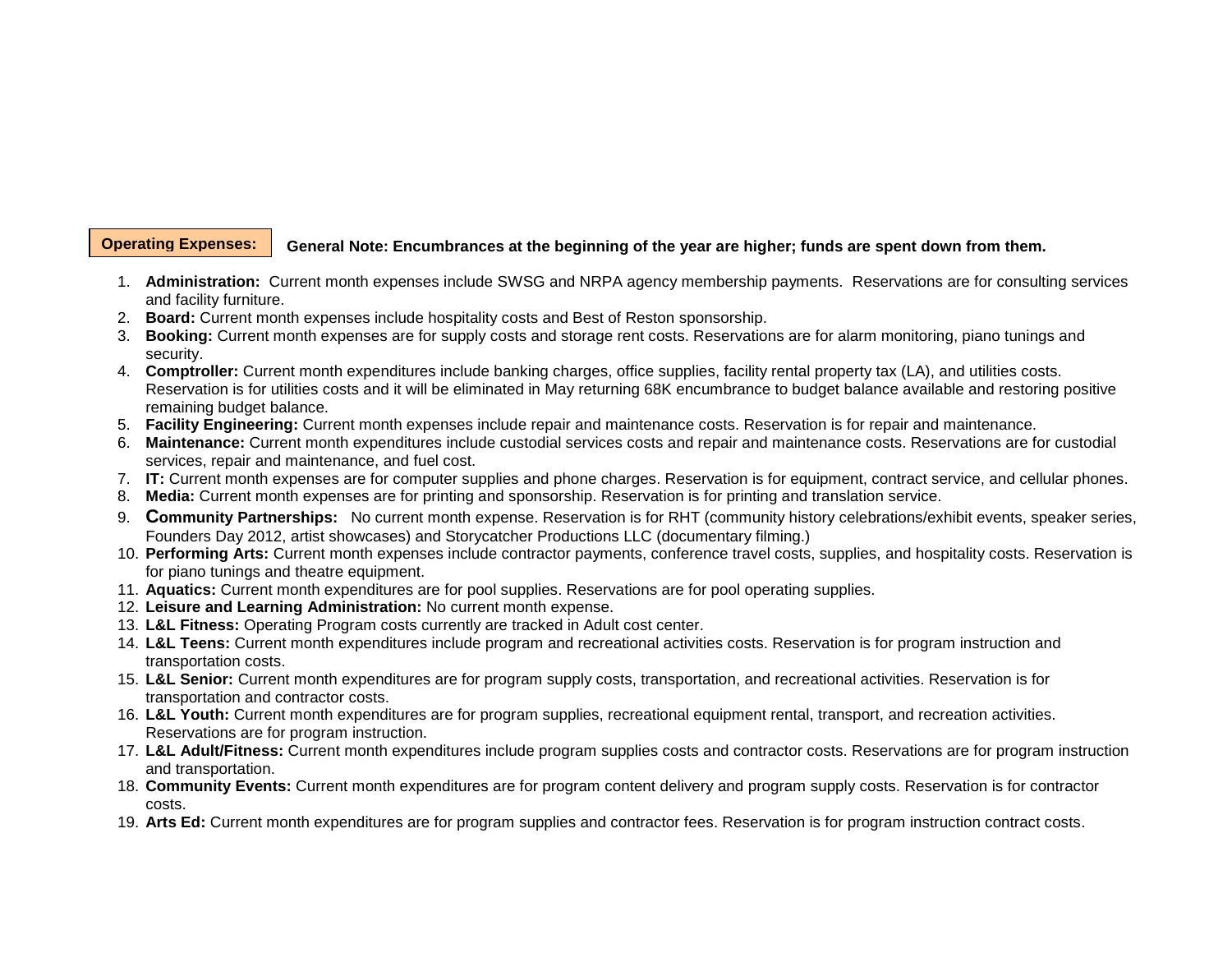#### **Capital Project Expense**

All capital projects have been completed or nearly completed, except for the White Roof (deferred), Stage Floor replacement (deferred) project, and the ADA DOJ restroom which will be carried over to summer 2012 (FY13).

- 1. **RCC Improvements / 003716:** Includes ADA Enhancements, CenterStage Floor, and HW Loading Dock projects. Current month expense include contractor payments. Reservations are for SWSG service and SG Construction Services Inc.
- 2. **Facility Enhancement Lake Anne / 003717.11:** Includes Art Studio, LA Expansion, LA Hallway Acoustics projects. Reservation is for contractor services. FY11 Audit Adjustment for June 2011 invoice (368K) and paid in July 2011 was recorded for FY11. This reversed FY11 carryover beginning project balance from \$765,087 to \$396,415 in April.
- 3. **Community Room Hunters Woods Enhancements / 003717.12/3718.12:** Current month include contractor payments. Reservations are for SWSG service and SG Construction Services Inc.
- 4. **HW White Roof 003717.13/3719**: Deferred.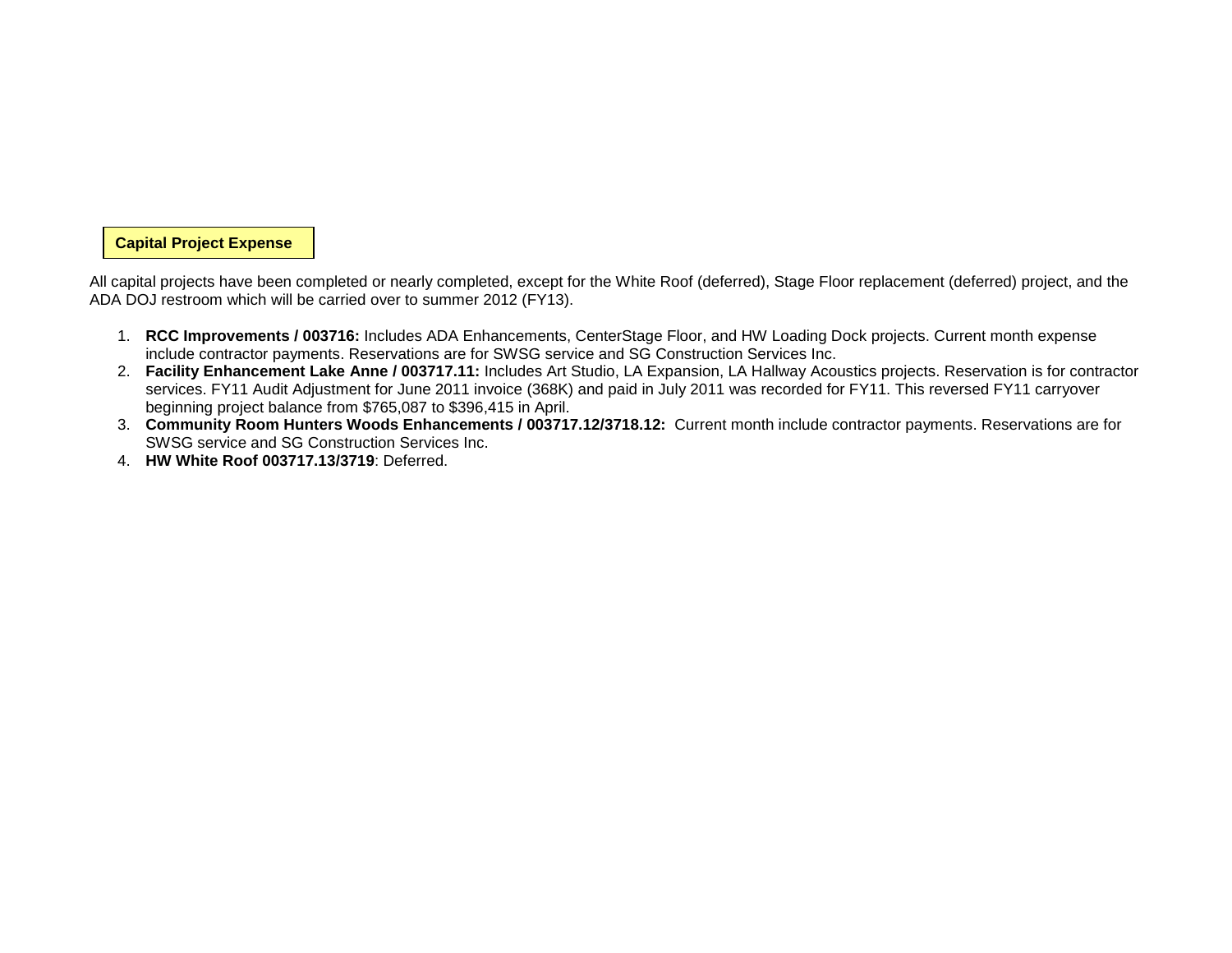|                                                                                                                                                                                                                                                                              | <b>FUND STATEMENT</b>                                                                                                                      |                                                                                                                                           |                                                                                                                                      |                                                                                                                     |  |  |  |  |
|------------------------------------------------------------------------------------------------------------------------------------------------------------------------------------------------------------------------------------------------------------------------------|--------------------------------------------------------------------------------------------------------------------------------------------|-------------------------------------------------------------------------------------------------------------------------------------------|--------------------------------------------------------------------------------------------------------------------------------------|---------------------------------------------------------------------------------------------------------------------|--|--|--|--|
| <b>Fund 111, Reston Community Center</b>                                                                                                                                                                                                                                     |                                                                                                                                            |                                                                                                                                           |                                                                                                                                      |                                                                                                                     |  |  |  |  |
|                                                                                                                                                                                                                                                                              | FY 2012<br><b>Y-End</b>                                                                                                                    | FY 2013<br>additional<br>costs and<br>new Tax<br>Revenue est.                                                                             | FY 2014<br><b>RCC Projection</b>                                                                                                     | <b>Difference</b>                                                                                                   |  |  |  |  |
| <b>Beginning Balance</b>                                                                                                                                                                                                                                                     | \$8,746,168                                                                                                                                | \$6,674,317                                                                                                                               | \$5,738,263                                                                                                                          | (\$936,054)                                                                                                         |  |  |  |  |
| Revenue:<br>Taxes<br>Interest<br>Vending<br>Aquatics<br><b>General Programs</b><br>Rental<br><b>Arts and Events</b><br><b>Total Revenue</b><br><b>Total Available</b><br>Expenditures:<br><b>Personnel Services</b><br><b>Operating Expenses</b><br><b>Capital Equipment</b> | \$5,923,500<br>27,610<br>1,992<br>265,000<br>342,000<br>111,000<br>202,508<br>\$6,873,610<br>\$15,619,778<br>\$4,333,049<br>2,989,123<br>0 | \$6,183,347<br>47,077<br>1,500<br>324,342<br>450,353<br>99,000<br>193,784<br>\$7,299,403<br>\$13,973,720<br>\$4,957,421<br>3,278,036<br>0 | \$6,183,347<br>47,077<br>1,500<br>313,160<br>504,541<br>99,000<br>210,632<br>\$7,359,257<br>\$13,097,520<br>\$5,157,517<br>3,485,414 | \$0<br>\$0<br>(\$11,182)<br>\$54,188<br>\$0<br>\$16,848<br>\$59,854<br>(\$876,200)<br>\$200,096<br>\$207,378<br>\$0 |  |  |  |  |
| Subtotal                                                                                                                                                                                                                                                                     | \$7,322,172                                                                                                                                | \$8,235,457                                                                                                                               | \$8,642,931                                                                                                                          | \$407,474                                                                                                           |  |  |  |  |
| Capital Projects/Equip                                                                                                                                                                                                                                                       | \$1,623,289                                                                                                                                |                                                                                                                                           | \$50,000                                                                                                                             | \$50,000                                                                                                            |  |  |  |  |
| <b>Total Disbursements</b>                                                                                                                                                                                                                                                   | \$8,945,461                                                                                                                                | \$8,235,457                                                                                                                               | \$8,692,931                                                                                                                          | \$457,474                                                                                                           |  |  |  |  |
| <b>Ending Balance</b><br>Maintenance Reserve 12% of curr revenue<br>Feasibility Study Reserve 2%<br>Economic and Program Contingency <sup>(up to 3.5 mln)</sup><br>Capital Project Reserve <sup>5 (3 mln)</sup><br><b>Unreserved Balance</b>                                 | \$6,674,317<br>\$909,687<br>151,615<br>2,613,015<br>3,000,000<br>\$0                                                                       | \$5,738,263<br>\$875,928<br>\$145,988<br>\$1,716,347<br>3,000,000<br>\$0                                                                  | \$4,404,589<br>\$883,111<br>\$147,185<br>\$374,293<br>3,000,000<br>\$0                                                               | (\$1,333,674)<br>\$7,182<br>\$1,197<br>(\$1,342,054)<br>\$0<br>\$0                                                  |  |  |  |  |
| Tax Rate per \$100 of Assessed Value                                                                                                                                                                                                                                         | \$0.047                                                                                                                                    | \$0.047                                                                                                                                   | \$0.047                                                                                                                              |                                                                                                                     |  |  |  |  |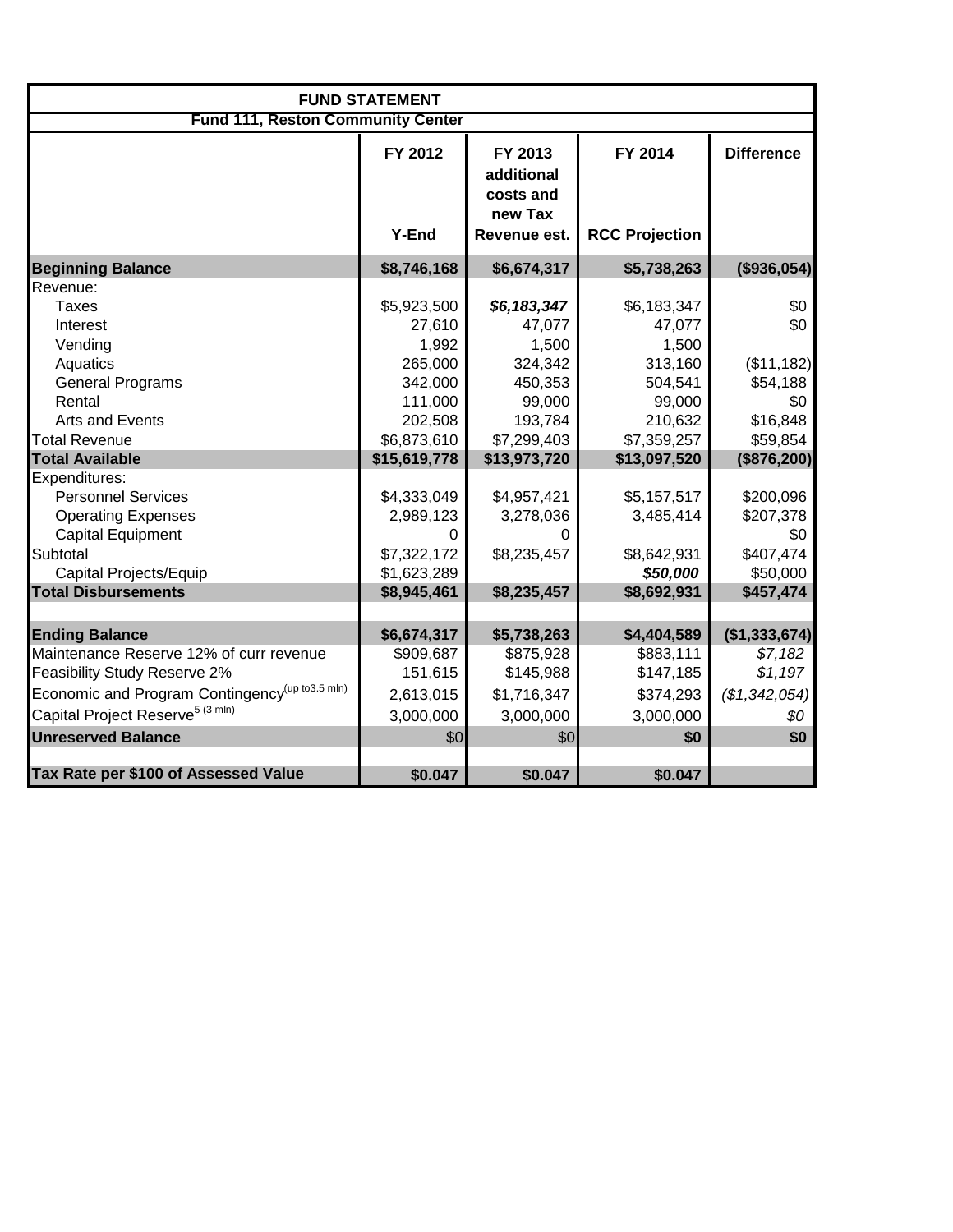

# **MEETING SUMMARY LONG RANGE PLANNING COMMITTEE June 4, 2012**

# **Present**

- **Bill Bouie, Chair**
- **Beverly Cosham**
- **Cathy Vivona**

# **Absent and Excused:**

- **Bill Keefe**
- **Bill Penniman**
- Carol Ann Bradley
- Roger Lowen
- John Gasson
- Vicky Wingert

# **Staff:**

- Leila Gordon, Executive Director
- Kristin Terrill, Public Information Officer

The meeting was called to order at 6:45 p.m.

Leila provided the handout of the draft public hearing slides for the June 18, 2012 Public Hearing. The slides include the highlights of our most recent fiscal year (FY12) which is about to conclude and the fiscal impacts of new program and capital project efforts to be conducted in FY13 and FY14. The slides detailed many of the past year's efforts such as the successful conclusion of the RCC Lake Anne renovation and expansion project, the new ADA improvements at RCC Hunters Woods, the various administrative initiatives underway related to our Strategic Plan priorities and successful new program launches.

As they will show at the Public Hearing, the FY13 adjustments we approved in our public input and staff research processes in March included such new programs as the Aquatics Private Lessons module, teens-only swimming classes, new Visual Arts offerings for the 55+ population, new voice classes, added options for the summer 2012 camp offerings, expanded partnered programs in the West Glade area with Southgate Community Center, and expanded Woodshop hours.

Administratively we will be pursuing the design and launch of our new website and implementation of the online registration option for Reston patrons, thus converting the registration process from a lottery format to "first-come, first-served" format.

Heading into FY14, we will be pursuing final conversion to the FOCUS project software for our business systems, and we will be implementing new software for ticketing and volunteer management. In our programs area we are going to continue to underwrite the many aspects and activities associated with the Reston Story documentary film being made to celebrate the 50<sup>th</sup> anniversary of Reston's founding and the 25<sup>th</sup> anniversary of Reston Town Center. In addition, we will undertake a pilot demonstration transportation project in conjunction with *Reston for a Lifetime*.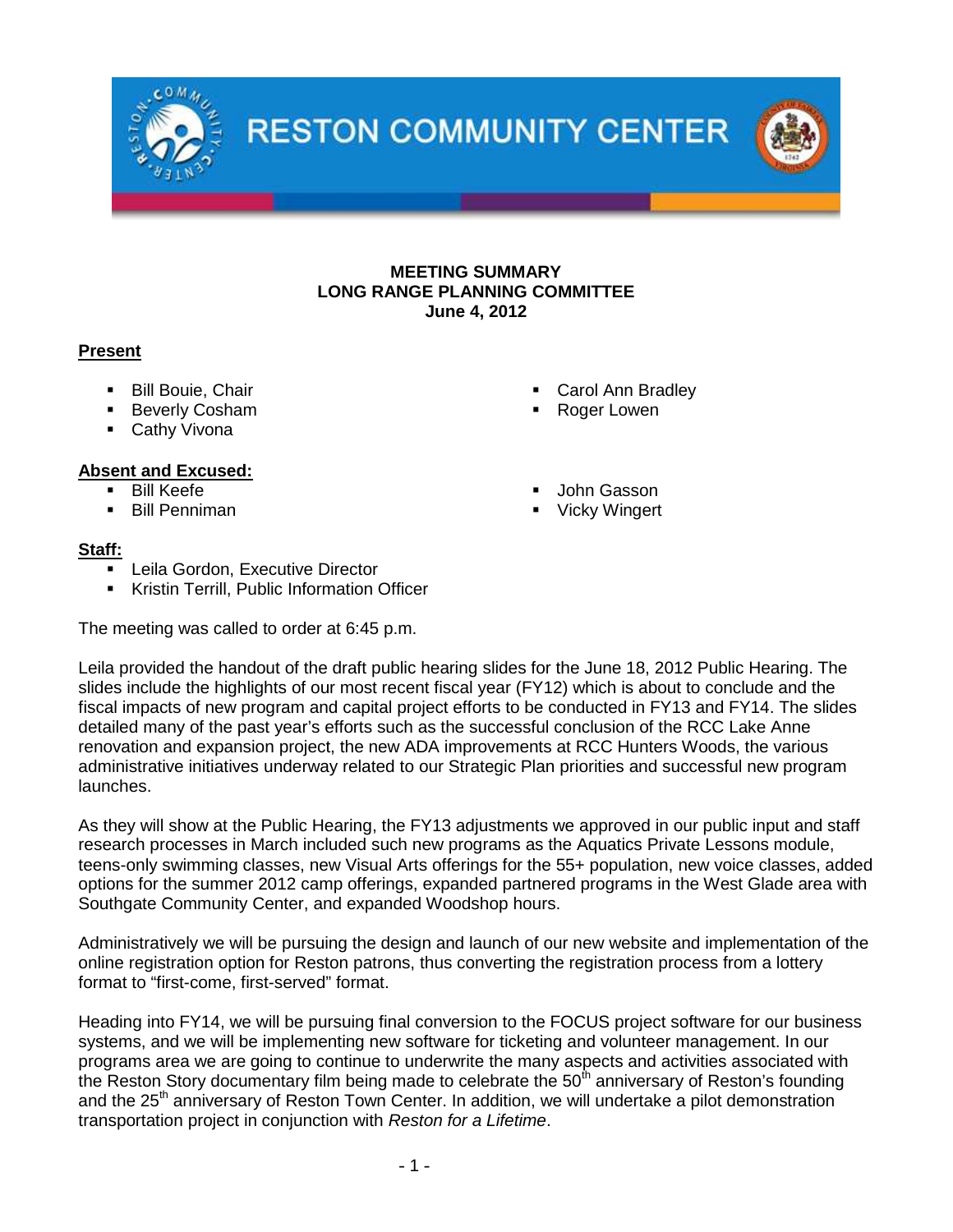# June 4, 2012 Long Range Planning Committee Meeting

We will be working closely with the Reston Master Plan Special Study Task Force as they tackle the issues surrounding the Village Centers and Reston neighborhoods. The public hearing will present our three-year CIP as required by our MOU; we will study any substantial capital projects in light of our Strategic Planning priorities. Our focus over the next two fiscal years will be on the Capital Maintenance projects such as our loading dock repair, generator replacement, completion of the chandeliers' refurbishment, and replacement of the CenterStage floor.

Roger suggested reaffirming RCC's commitment to new aquatics and performing arts facilities as part of our Capital Improvement Plan, although many decisions have yet to be made in order to move forward with these priorities. The group discussed the viability of different options and what progress must be made to move forward and concluded that both facilities are real possibilities but will depend on opportunities that may arise with possible locations and partners. RCC will continue to pursue these facilities and consider specific possibilities as they arise.

Leila presented news of a potential opportunity. Since it involved real estate, the Committee went into closed session by the following motion: To go into a closed session to hold a discussion regarding a real estate matter pursuant to Virginia Code Section 2.2-3711 and the applicable exemption from open meeting requirements provided in sub-section A. [Time of the start of the closed session: 7:33 p.m.] The committee came out of the closed session with the following motion: To conclude the closed session. No resolution, rule, contract, regulation, or motion was adopted, passed, or agreed to in the closed session as confirmed by unanimous vote of those present at the conclusion of the closed session at 7:51 p.m.

The Long Range Planning Committee had no further business and the meeting was adjourned at 7:52 p.m.